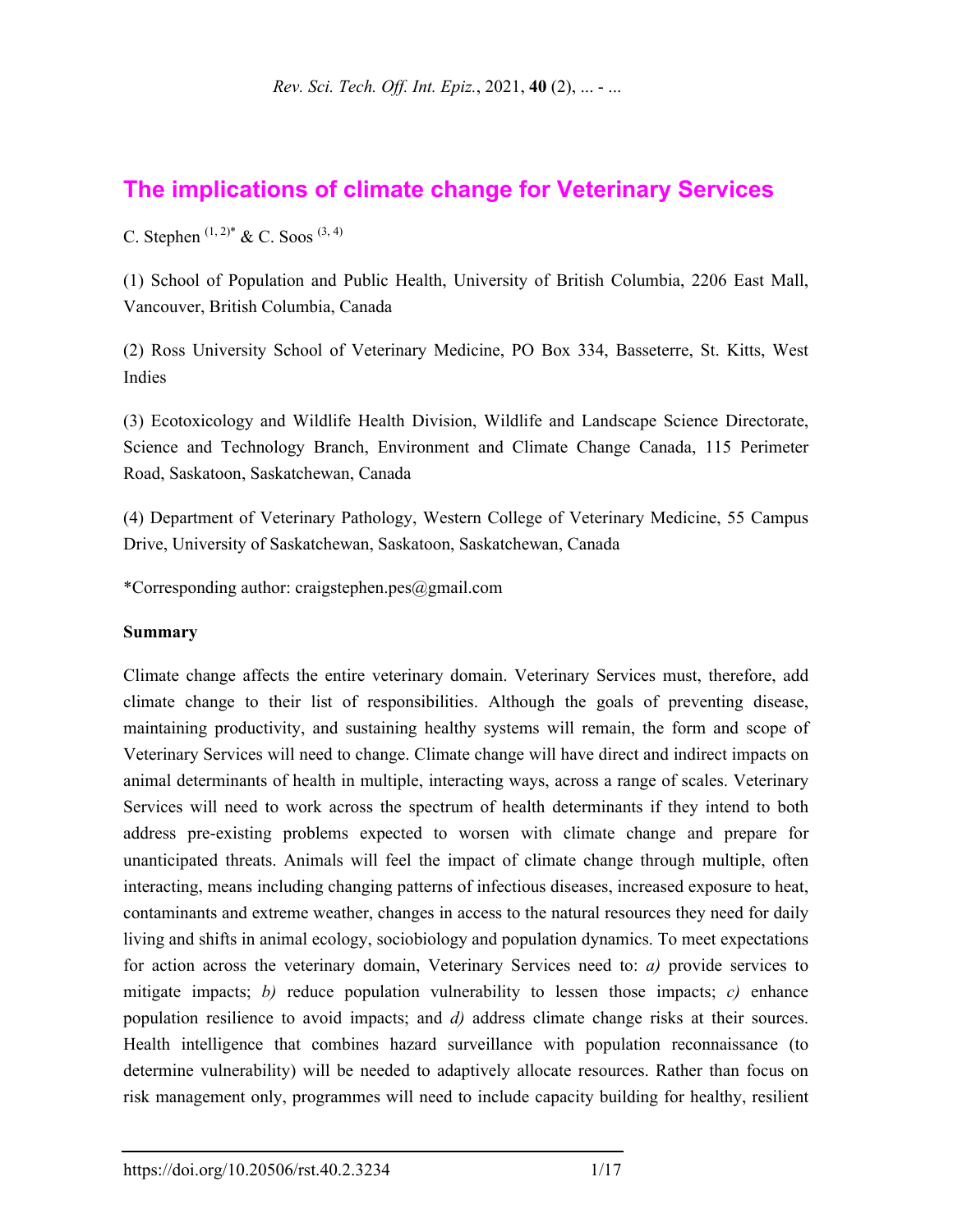animal populations and animal health systems. Transformative changes are needed to allow Veterinary Services to address the inter-related challenges of sustainable development, climate change, and biodiversity loss. This will require partnerships and governance models that share and integrate knowledge and understanding of changes in global and local socioecological systems.

#### **Keywords**

Adaptation – Animal health – Climate change – Determinants – Resilience – Veterinary – Vulnerability.

#### **Introduction**

National Veterinary Services are expected to implement activities across the veterinary domain (1). The World Organisation for Animal Health (OIE) defines the veterinary domain as, 'all the activities that are directly or indirectly related to animals, their products and by-products, which help to protect, maintain and improve the health and welfare of humans, including by means of the protection of animal health and animal welfare, and food safety' (2). Climate change impacts all aspects of the veterinary domain. The World Health Organization declared climate change to be the world's biggest public health threat, and there is no reason to doubt that the same holds true for animal health.

The Director General of the OIE explained that, 'National Veterinary Services preserve and develop animal resources, reducing poverty and hunger worldwide through improving rural livelihoods and feeding the world. Their additional impact on global health security by addressing "risk at source" for emerging pandemic threats, antimicrobial resistance and food safety crises further safeguards the planet' (3). Veterinary Services must now add climate change to their remit due to its overwhelming impact on animal resources (through its effects on domestic animal and wildlife health, animal production and agricultural practices), poverty, hunger, emerging infectious diseases, and global health security. How we respond to climate change will have profound implications for people, biodiversity, economies, and ecosystems.

### **What is climate change?**

Climate change is a long-term shift in global or regional climate patterns. Currently, the phrase 'climate change' is commonly used to refer specifically to the rise in global temperatures from the mid-20th century to the present. Recent changes in climate can be linked, for the most part, to the greenhouse effect, the process whereby radiant heat is absorbed and then re-emitted by gases in the atmosphere, trapping heat in the lower atmosphere. The heat-trapping capacity of the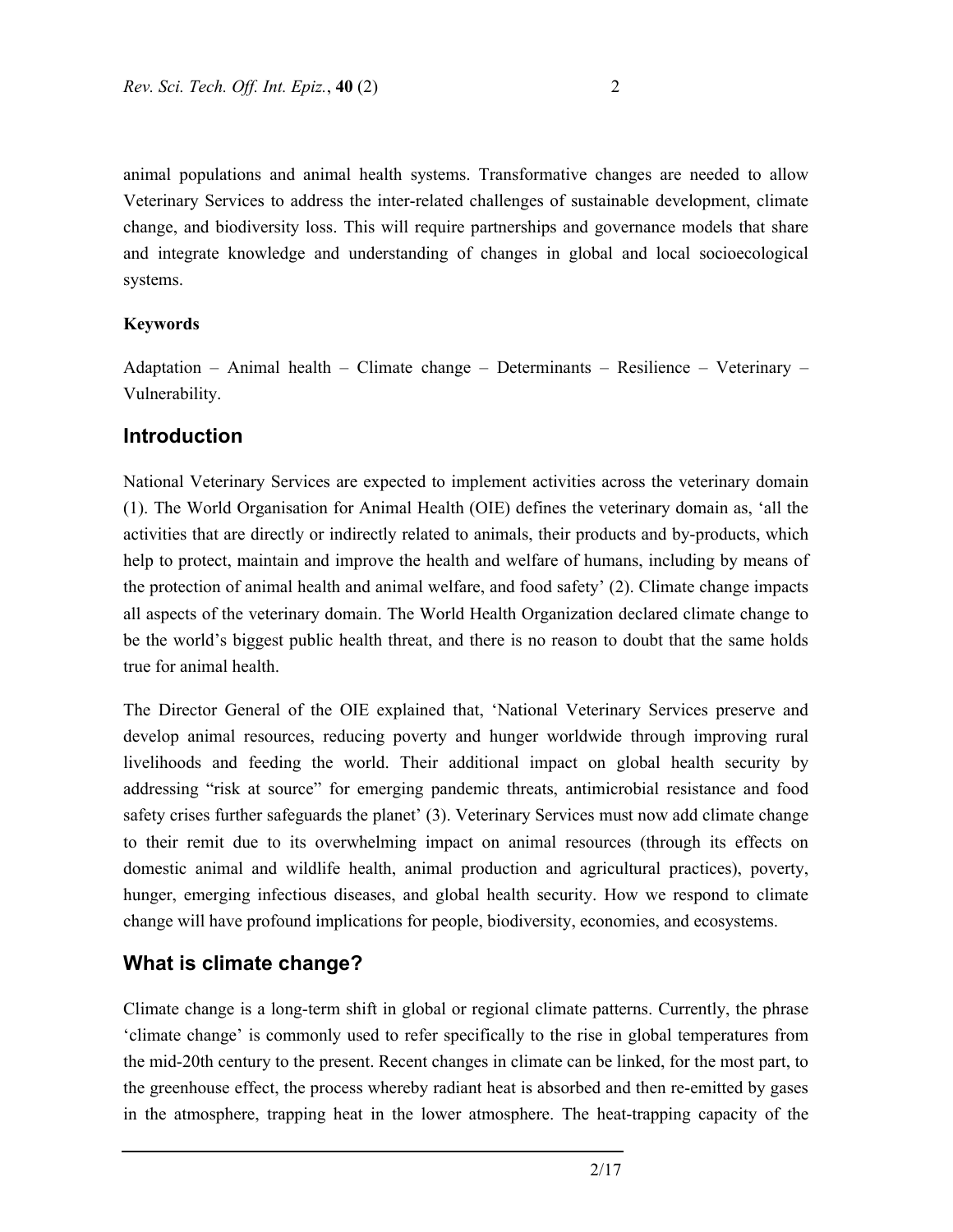atmosphere depends on its chemical composition and, more specifically, on the amount of atmospheric greenhouse gases (GHGs) it contains. The recent anthropogenically driven accumulation of GHGs has reduced the rate of heat loss to space, with a subsequent warming effect on the global climate system (4).

The evidence of anthropogenically driven warming of the global climate system is unequivocal, as is the evidence that recent changes in climate are resulting in widespread impacts on natural and social systems. The rate of climate change is not consistent across the globe. For instance, warming in Canada is, on average, about double the magnitude of global warming, and northern Canada has warmed and will continue to warm at more than double the global rate (4). The observed direct and indirect effects of climate change will be modified, amplified, or dampened by the nature, availability and sustainability of ecosystem services, which are supported by biodiversity, demographic change, and socio-economic development (5). The main impacts of climate change on natural systems are related to atmospheric and oceanic warming, the diminution of snow and ice, and the rising of sea levels. The Intergovernmental Panel on Climate Change (IPCC) noted that, 'all aspects of food security are potentially affected by climate change, including food production, access, use and price stability' (6). Climate change is projected to reduce global biodiversity and undermine food security, leading the IPCC to conclude that 'limiting the effects of climate change is necessary to achieve sustainable development and equity, including poverty eradication' (6).

### **Defining animal health in a climate-change context**

The IPCC 5th Assessment Report concluded that health impacts from climate change are inevitable (6). As the anticipated consequences of climate change are occurring faster than expected (7), a growing number of countries and cities have declared climate emergencies. The impacts on animal health are increasing and transcending species and borders. Worldwide, people, animals and ecosystems are experiencing increased heat, extreme weather events, declining air quality, expanded ranges of parasites and pathogens, habitat loss, wildfires and diminished food and water safety and security. People and animals must now face and adapt to the inevitable changing patterns and rates of morbidity, mortality, and productivity.

Targets and priorities for Veterinary Services in anticipation of a changing climate will depend, in part, on how animal health is defined. Too often, animal health remains defined as the absence of specific infectious diseases. This definition is insufficient to encourage robust action on climate change mitigation or adaptation. The concept of health as the capacity provided to animals by interacting individual, environmental, ecological, and social attributes and circumstances, rather than a biological state of absence of disease, is better suited for climate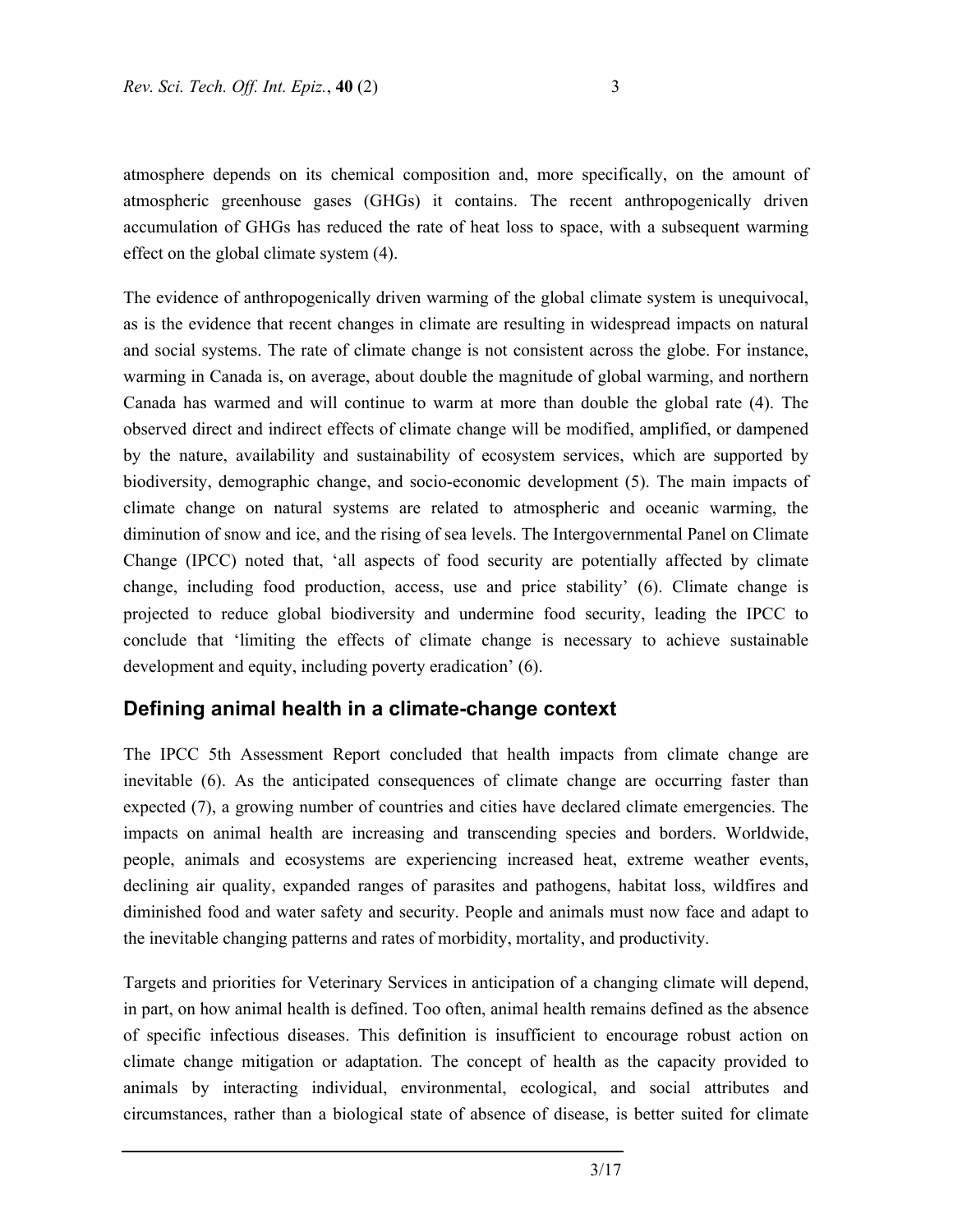change planning. Moreover, this definition is consistent with prevailing definitions of human health and evolving definitions of wildlife health (8).

The underlying attributes and circumstances that ultimately shape the health of individuals and populations are called the determinants of health. Determinants of health influence the physiological and behavioural capacity essential for normal growth, development, survival and reproduction, all of which are need to allow animals to meet the requirements of daily living. Determinants also provide capacities to adapt to or recover from stressors or hazards operating at the individual and population level. Determinants of health, whether in domestic or wild animal populations, include individual-level factors (e.g. genotype, immune function, condition, behaviour, social status), population-level factors (e.g. density, social structure, husbandry, demographics), and environmental factors (e.g. climate, season, habitat quality, food and water security), as well as socio-economic and cultural factors (e.g. policies, cultural practices, values and beliefs) (8). Climate change will have direct and indirect impacts on animal determinants of health in multiple, interacting ways across a range of scales, from the sub-cellular to global levels (9). Vulnerability to the direct and indirect health impacts of climate change varies widely by species, location, and management system, but is ultimately determined by exposure to the effects of climate change and capacity to adapt to or cope with those effects (10). The determinants of health provide the raw material necessary for coping with, or adapting to, climate change. Thus, climate change strategies will need to work across the spectrum of determinants of health.

Healthy animals must be able to respond to, cope with, or adapt to multiple challenges, changes, or hazards (e.g. stressors) brought about by climate change in their dynamic social or physical environment, whether those challenges are predictable or not. Most attention in the animal health literature has focused on how climate change will impact infectious diseases, especially vectorborne disease (11). Maintaining a focus on infectious diseases at the exclusion of other determinants of health will severely limit the role of Veterinary Services in fulfilling their obligation to address global security needs, which they must do if they are to protect animal health and safeguard the planet in the face of a rapidly changing climate. Emerging evidence and experience in public health suggests that, to be fully effective, climate change and health management efforts must not only tend to the preventive and curative functions of the health sector, but also must protect and manage the determinants of health that fall outside the usual scope of practice of Veterinary Services (12).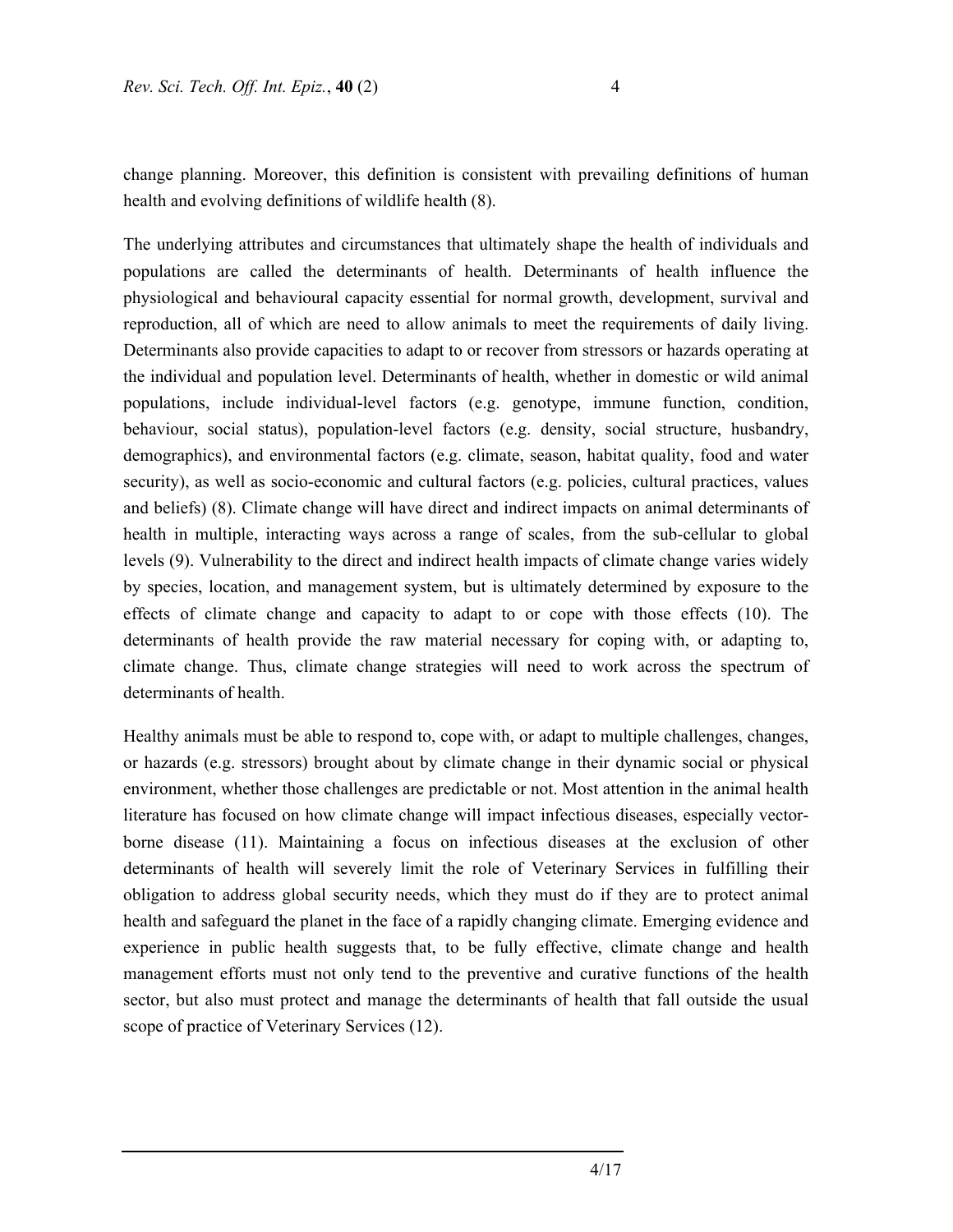#### **Overview of climate change and animal health impacts**

Veterinary Services are constrained by a lack of systematic study of the current and anticipated effects of climate change on animals. Fewer formal or comprehensive climate change studies have been done on animal health compared to human health (13). Little scholarly work has been dedicated to identifying evidence-based, sustainable adaptation actions for animal health (11). This section of the paper provides a high-level introduction to the main topics being discussed in the literature on animal health climate change adaptation, as reviewed in 2019 (11).

#### **Infectious diseases**

Climate has influenced, and will continue to influence, the occurrence and severity of infectious diseases in natural and agricultural systems. Studies on the role of climate impacts on host– pathogen relationships and the emergence and dynamics of infectious pathogens are accumulating (11). Changes in food webs, timing of lifecycles, and weather patterns will influence infectious and parasitic disease transmission pathways and frequency. While most attention has focused on vector-borne diseases, waterborne, windborne, and enteric infections can also be expected to increase (14).

The relationship between climate change and infectious diseases is not straightforward, as can be illustrated by the dynamics of avian influenza viruses (AIVs) in wild and domestic animal populations. Highly pathogenic or zoonotic AIVs continue to be a global concern, as they have the potential to threaten avian populations, human health, and food security. Wild migratory waterfowl are natural reservoirs for most subtypes of AIVs (15), can transport AIVs across and between continents along migratory pathways (16 and references therein), and drive seasonal dynamics of AIV via the influx of immunologically naïve juveniles each breeding season (17). Outbreaks in poultry have been associated with migrating waterfowl in Asia (18) and North America (19). Climate change has the potential to affect the dynamics and emergence of novel AIVs through multiple routes (20). Although increasing temperatures may reduce virus survivability in water (21), impacts on movement and behaviour of migratory birds may increase opportunities for transmission, viral reassortment, emergence of novel strains, and spread (22). Impacts on migratory behaviour could result in changes to timing of migration, northward expansion or shifts in distribution, an increase in the length of the breeding season, and altering population density and species compositions along flyways and stopover sites (20, 22, 23). Agricultural systems such as rice crops provide a major interface between domestic ducks and wild birds, and thus play a large role in the spread and evolution of AIVs (24). Lengthened growing seasons and northward expansion of paddy rice resulting from rising human populations as well as warming temperatures (25) may further increase opportunities for spread,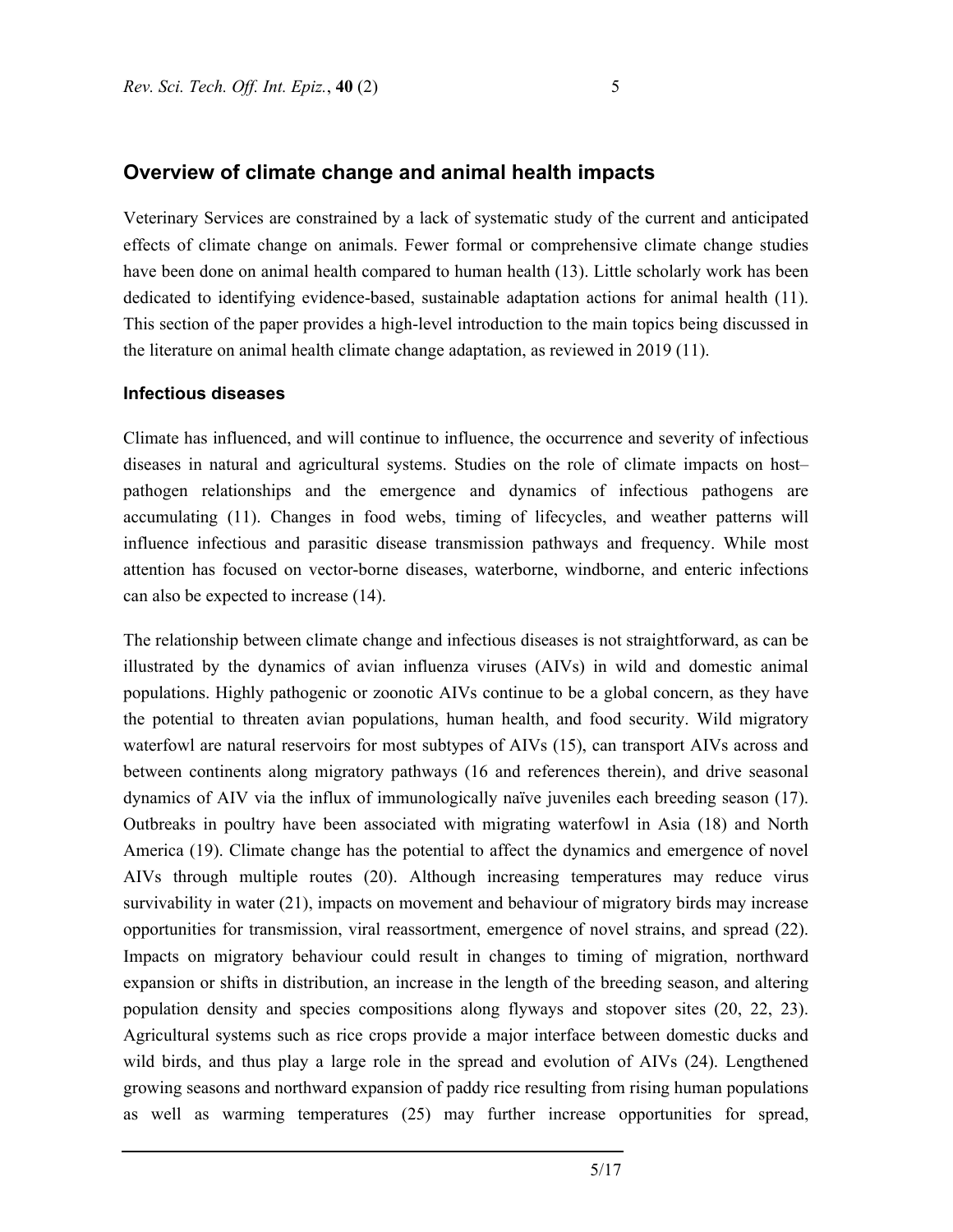reassortment, and emergence of novel strains (20). Veterinary Service strategies to better anticipate and manage pathogens such as AIV will require multi-sector coordination and planning to identify modifiable factors within complex, dynamic socio-ecological systems that are changing with the climate.

#### **Heat**

Heat stress due to rising temperatures will not only cause suffering and premature death, but will also result in reduced productivity and fertility (14). Heat stress can negatively affect livestock health by causing metabolic alterations and oxidative stress (26), and by suppressing the immune and endocrine system, thereby enhancing disease susceptibility (27). Increased temperatures in marine and aquatic systems similarly threaten fisheries and aquaculture. As water temperatures increase, water quality declines, harmful algae blooms become more frequent, water oxygen levels decrease, and reduced feeding and growth occur, all of which can increase the incidence of diseases (28). The experience in the human health sector has clearly demonstrated the importance of heat-related problems (29) and highlighted the need to include strategies for adaptation to, and mitigation of, increasing temperatures as part of the Veterinary Services climate change agenda.

#### **Contaminants**

A literature review conducted by Noyes *et al.* (30) concluded that climate change will affect the environmental distribution and toxicity of chemical pollutants. Climate change alterations to food webs, lipid dynamics, ice and snow melt, and organic carbon cycling will affect pollutant levels in water, soil, air, plants, and animals. Flooding and melting events will remobilise contaminants and redistribute them onto grazing lands, thus contaminating animals and animal products (31). Changes in the distribution and abundance of insect pests are expected to change both *how much* pesticide enters the environment and *when* it enters the environment. (31). Increased production, frequency, and distribution of mycotoxins (32) and toxic algae (33) have implications for both animal health and food safety in terrestrial and aquatic systems. There is compelling evidence that increasing temperatures may alter the biotransformation of contaminants to more bioactive metabolites (30). Moreover, there is evidence of the synergistic effects of the combination of contaminants and parasitic or infectious diseases (34). Concomitant changes in patterns of contaminants and infectious diseases will undoubtedly result in syndemics of unexpected effect and severity and will have implications for animal health and food safety.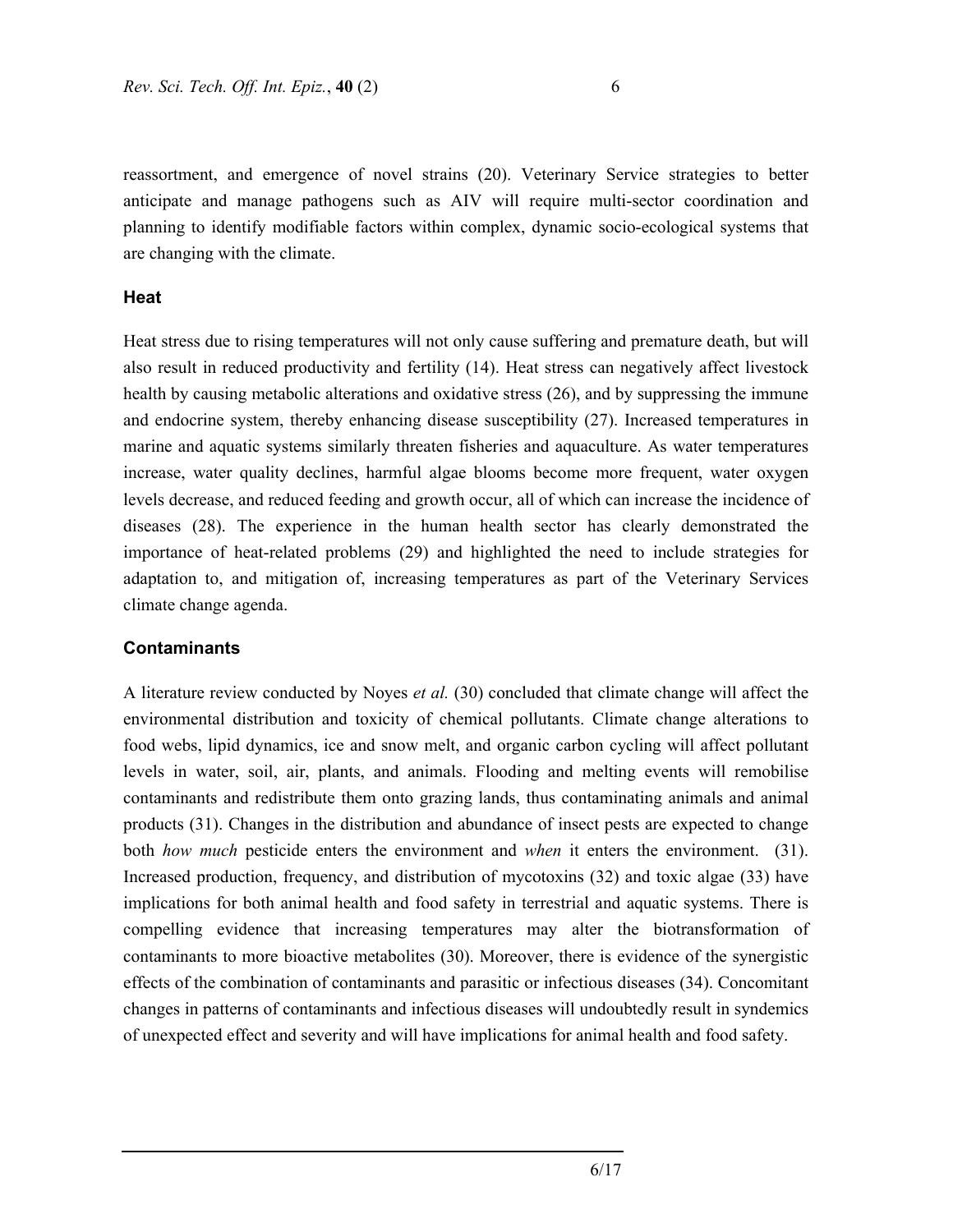#### **Extreme weather**

The impacts of extreme weather events, such as typhoons, hurricanes, floods, wildfires and drought, have animal health and welfare implications that in turn will have public health, economic, and mental health implications. Despite this, many countries omit animals from their national and regional contingency planning (35). Efforts to incorporate One Health approaches into emergency preparedness for extreme weather disasters are, however, beginning to appear (36). The estimated losses of over a billion animals during the 2019 Australian wildfires, which led to reduced meat, wool, and honey production, along with untold social and ecological effects, exemplify the devastating impact that extreme weather (in this case, drought preceding the fires) can have on animal health.

#### **Effects on other determinants of health**

An animal's welfare is compromised when the circumstances in which it lives do not fit its evolved adaptations (37). The environments in which animals have evolved are changing with climate change. Oceans are acidifying. Desertification is occurring in some regions, while ice and snow loss are affecting others. Droughts are leading to crop failures and fires. There will be a reduction in water resources in most dry subtropical regions, and the frequency of droughts will likely increase, intensifying competition for water. The annual cycles of plants and animals are changing, affecting food webs, crop production, and disease cycles. All these changes will influence how wild and domestic animals access their needs for daily living and will impact how management decisions change to adapt to these changing determinants of animal health.

## **The role of Veterinary Services**

Veterinary Services have four general climate change management options:

*a)* intervene before an adverse impact occurs by protecting determinants of health that affect population vulnerability or resilience

*b)* undertake warning surveillance and health intelligence to find adverse effects or high-risk situations quickly, and respond with early interventions to prevent significant impacts and reduce vulnerabilities

*c)* provide services to help populations recover from or cope with negative impacts that are occurring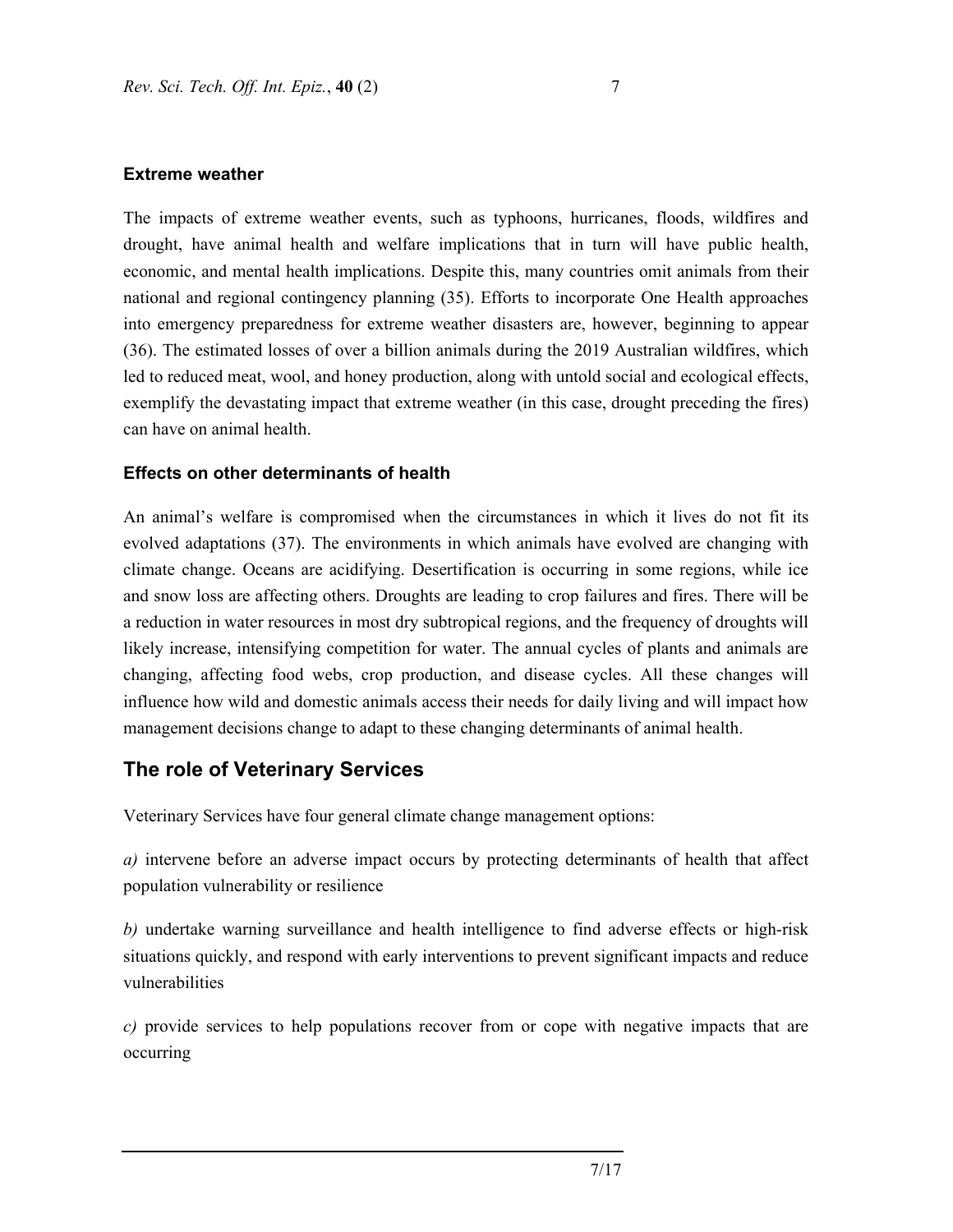*d*) collaborate in cross-sectoral policies and programmes that aim to eliminate or reduce climate change risks at the source, by targeting the causes of anthropogenic climate change.

Climate change impacts on animal health will be exacerbated by unanticipated threats created by climate change as well as by pre-existing problems that climate change will amplify (38). The priority for addressing amplified pre-existing problems is to ensure sufficient accessible and mobilisable animal health services that can be adaptively deployed and/or enhanced in response to locally changing situations. Veterinary Services will require timely situational awareness to deploy animal health services in advance of disaster or severe impacts. Key actions in this scenario include:

*a)* implementing adaptable surveillance and monitoring systems to ensure early detection and warning of expected health outcomes or hazards

*b)* implementing health intelligence activities to detect circumstances that are altering population exposure to, sensitivity to, and/or capacity to adapt to, known climate change hazards and risk (i.e. tracking population vulnerability)

*c)* strengthening core veterinary capacities, and building sustainable policies and infrastructures to manage increased effects and changing distributions of existing or reasonably expected threats

*d)* reducing socio-economic inequities that affect access to veterinary care.

A hazard-by-hazard approach to risk management is insufficient for climate change preparedness, because the interaction of climate change with other global and local forces is producing an increasing number of unanticipated and unimaginable hazards of increasing severity. Extreme or unanticipated events associated with climate change, such as hurricanes or pandemics, have so far caused more damage to human health than have amplified known problems (39). Thus, Veterinary Services must prepare for the unexpected. Better surprise anticipation comes with improved awareness of changes in the distribution of and exposure to emerging hazards, or changes in willingness to act on early signals of possible harms (40). Surveillance programmes need to be expanded to connect specialised pools of knowledge within and outside of the Veterinary Services. This will allow hazards to be detected and acted upon in advance of harms and make it possible to track changing exposures and vulnerabilities before a harm can occur. Surprise preparation also comes from tracking and bolstering the determinants of health that enhance the capacity of a farm, a population, or a community to cope with unexpected harms (40). Shifting from pathogen surveillance to health intelligence that combines hazard surveillance with population reconnaissance (to determine vulnerability) will help Veterinary Services better target scarce resources. It will also enable them to launch programmes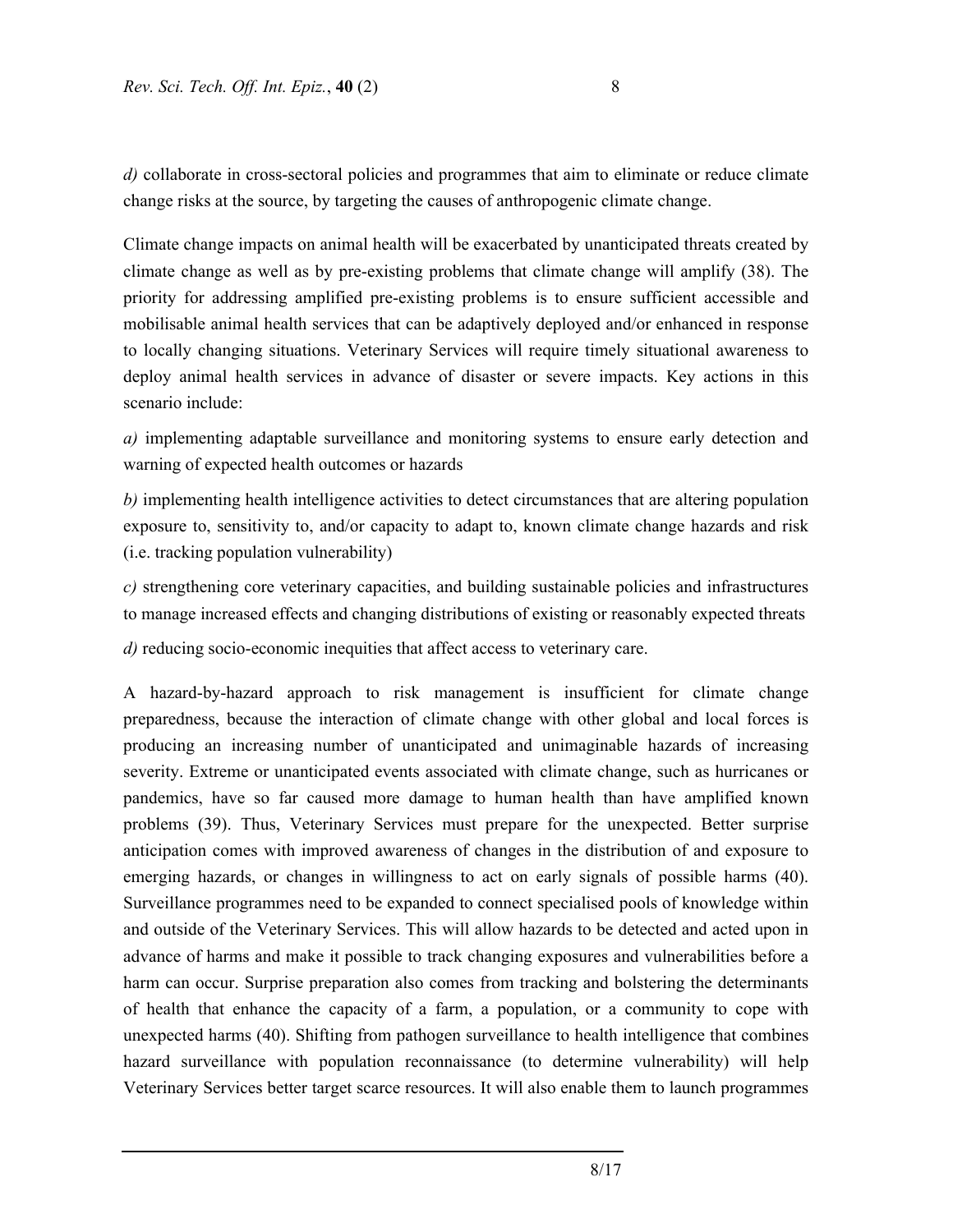to improve the health of vulnerable populations before a climate impact occurs or becomes unacceptable or unmanageable.

A climate change strategy concerned with unanticipated health impacts requires investment in:

*a)* identifying and addressing pre-existing socio-economic, ecological, and health inequities that exacerbate climate change vulnerability

*b)* proactively building capacity for individuals and populations to cope with multiple interacting threats and stressors before an impact occurs

*c)* developing capacity in the Veterinary Services to enable them to adaptively respond to surges in unexpected disasters, emergencies, or disease outbreaks

*d)* integrating animal health climate change adaptation into agriculture planning and ecosystem management

*e)* incorporating climate change health literacy as a core component of Veterinary Services, to encourage and enable proactive adaptive and mitigative behaviours within and outside the Veterinary Services

*f)* investigating and communicating how the effects of climate change on animal health subsequently have an impact on conservation, sustainable food production systems, food security, public health, and community resilience, to encourage political and multi-sectoral collaboration

*g)* fostering innovative leadership, partnerships, and governance that support cross-sectoral, collaborative actions.

Because of compelling evidence that animal health harms are now or are soon to be realised, this paper has largely focused on climate change adaptation, which involves adjustments in responses to the current and expected effects of climatic change. It is also critical that efforts be made to reduce or prevent emission of greenhouse gases at their source to slow or halt the acceleration and duration of climate change. Animal health climate change mitigation actions generally focus on reducing the carbon footprint of Veterinary Services and limiting the greenhouse gas emissions caused by feeding, housing, and caring for livestock, fish, and companion animals. Innovations in animal husbandry and feeding predominate the literature on these subjects.

## **Discussion**

Veterinary Services face the challenge of preventing adverse health consequences and finding health benefits likely to result from climate change. The components of effective adaptation to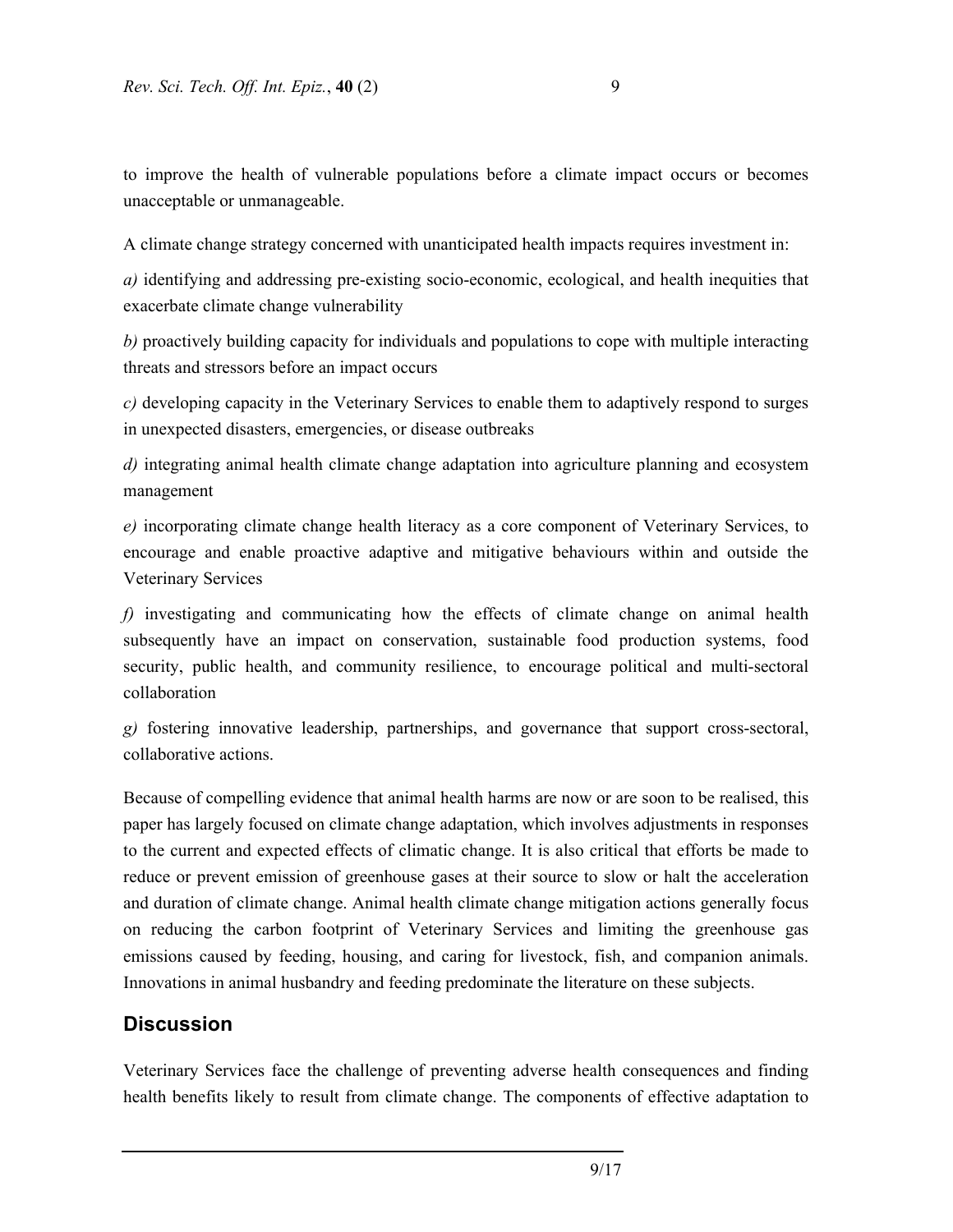the future impact of climate change will be unpredictable and emergent rather than predictable and planned (41). This is due to the unprecedent rate of social and environmental change and the complexity of interactions between co-occurring global threats and anthropogenic climate change. Climate change is part of a larger syndrome of systemic environmental and social changes. It must be put into the broader context of other largescale changes, such as land-use changes, habitat loss, and loss of biodiversity. Although the ultimate goals of Veterinary Services – preventing disease, maintaining productivity, and sustaining systems that promote health – will remain unchanged, the form and scope of Veterinary Services will need to evolve.

Veterinary Services cannot isolate their climate change response from their responses to other threats. Our world is experiencing multiple anthropogenically driven global crises simultaneously. Many of the concurrent global threats are intrinsically linked, not only in their ultimate causes, but also in their solutions. There is increasing global awareness of the need to take action on the 'causes of the causes' that are shared between climate change, food insecurity, biodiversity loss and other mega-threats. A joint statement of the Global Health Security Agenda Steering group (42) stressed that, in a time of multiple concurrent global threats, humanity will only be able to deal with the risk of climate change through global solidarity, international partnerships, and cooperation across multiple sectors. It emphasised the importance of cooperating on issues of shared concern and taking a whole-of-government and whole-of-society approach. Veterinary Services will need to shift from a veterinary focus to an animal health services focus if it is to mitigate, as well as adapt to, climate change across the veterinary domain. This will require strategic partnerships with a breadth of disciplines that can influence animal determinants of health as well as the social systems that influence them. Veterinary Services can fill a leadership gap by promoting animal health, linked with ecological and human health, as part of society-wide climate change plans and actions (38).

If Veterinary Services are to meet their obligations as set out by the OIE to 'protect, maintain and improve the health and welfare of humans, including by means of the protection of animal health and animal welfare, and food safety' (2), they are obliged to provide a continuum of climate change actions. This continuum includes:

- *a)* providing services to mitigate climate change impacts
- *b)* reducing population vulnerability to lessen those impacts
- *c)* enhancing population resilience to avoid or cope with the impacts
- *d)* attacking climate change risks at their sources.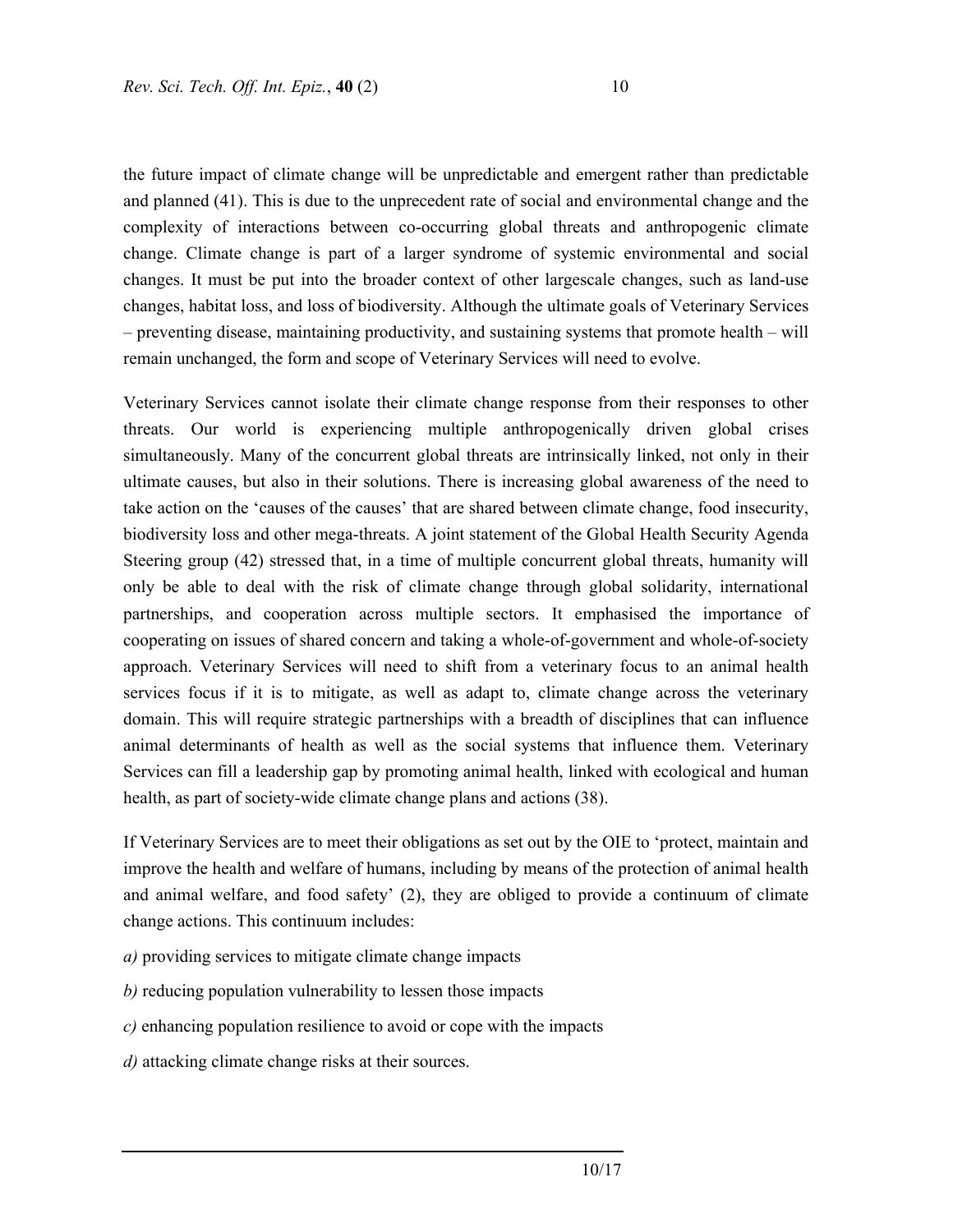Veterinary Services will not be able to provide this continuum of care without strengthening links between animal health practice, policy, and research, cooperating with the social, ecological, economic, and human health sectors, and working in concert with communities to build locally relevant actions. It will require Veterinary Services to expand their thinking on animal health and climate change to include not only risk management but also capacity building for healthy, resilient animal populations and animal health systems.

Climate change, biodiversity loss, and emergence of novel pathogens are occurring at unprecedented rates, with increasingly devastating consequences. These mega-threats are intrinsically linked, with each resulting from the massive and widespread destruction, exploitation, and pollution of our environment (43). The other major problem they share is that the poorest communities and most vulnerable populations (including women, children, and indigenous peoples) tend to be, and will continue to be, disproportionately affected by their consequences. Business-as-usual will exacerbate these global threats, while also exacerbating pre-existing global inequalities. Transformative solutions are needed for 'society to come to grasp with confronting the inter-related challenges of sustainable development, climate change, and biodiversity' (44).

Climate change action falls within the remit of Veterinary Services and they are well placed to provide leadership to build resilience to climate change. By taking action across every area of the veterinary domain, from disease prevention to sustainable food systems and ecosystem health, Veterinary Services can promote reciprocal maintenance; in other words, humans care for animals and ecosystems, and, in turn, healthy animals and a healthy environment help maintain human health.

#### Acknowledgements

The authors appreciate the input and constructive comments provided by Dr Martine Dubuc, Associate Deputy Minister of Environment and Climate Change Canada, and Bruce Pauli, Chief, Ecosystem Health Research, Environment and Climate Change Canada.

### **Résumé français: titre**

**Résumé** 

**Mots-clés**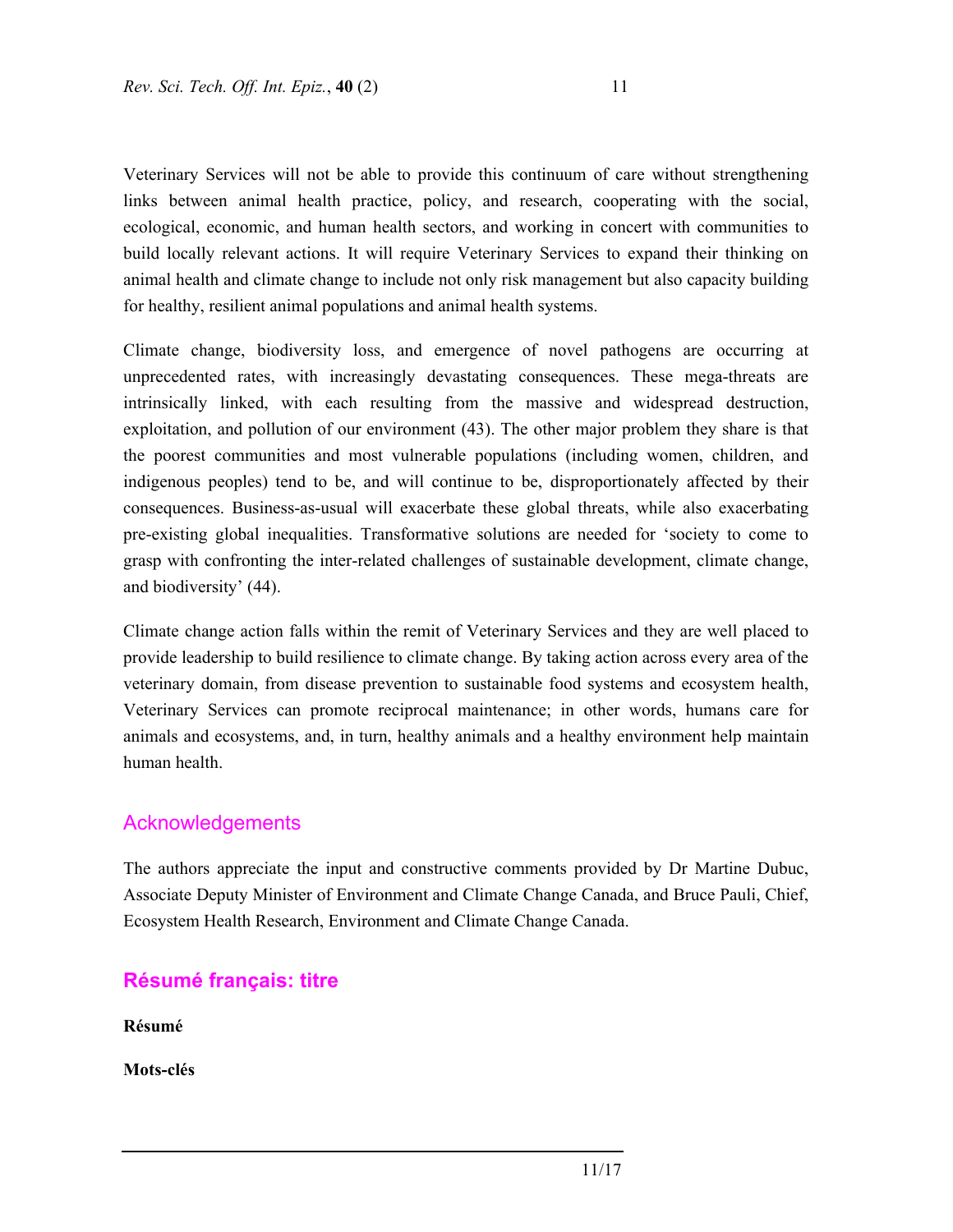## **Resumen español: título**

**Resumen** 

#### **Palabras clave**

## **References**

- 1. World Organisation for Animal Health (OIE) (2019). OIE Tool for the Evaluation of the Performance of Veterinary Services. OIE, Paris, France, 68 pp. Available at: www.oie.int/fileadmin/Home/eng/Support\_to\_OIE\_Members/docs/pdf/2019\_PVS\_Tool\_FI NAL.pdf (accessed on 3 August 2020).
- 2. World Organisation for Animal Health (OIE) (2019). Chapter 3.4. Veterinary Legislation. *In* Terrestrial Animal Health Code. OIE, Paris, France. Available at: www.oie.int/fileadmin/Home/eng/Health\_standards/tahc/current/chapitre\_vet\_legislation.pd f (accessed on 3 August 2020).
- 3. World Organisation for Animal Health (OIE) (2020). Role and importance of the Veterinary Services. OIE, Paris, France. Available at: www.oie.int/solidarity/role-andimportance-of-veterinary-services/ (accessed on 3 August 2020).
- 4. Bush E. & Lemmen D.S. (eds) (2019). Canada's changing climate report. Government of Canada, Ottawa, Canada, 444 pp. Available at: www.nrcan.gc.ca/sites/www.nrcan.gc.ca/files/energy/Climatechange/pdf/CCCR\_FULLREPORT-EN-FINAL.pdf (accessed on 3 August 2020).
- 5. Hoegh-Guldberg O., Jacob D. […] & Zhou G. (2018). Chapter 3. Impacts of 1.5ºC global warming on natural and human systems. *In* Global Warming of 1.5°C: an IPCC Special Report on the impacts of global warming of 1.5°C above pre-industrial levels and related global greenhouse gas emission pathways, in the context of strengthening the global response to the threat of climate change, sustainable development, and efforts to eradicate poverty (V. Masson-Delmotte *et al*., eds). Intergovernmental Panel on Climate Change, Geneva, Switzerland, 138 pp. Available at: www.ipcc.ch/sr15/ (accessed on 3 August 2020).
- 6. Intergovernmental Panel on Climate Change (IPCC) (2014). Climate Change 2014: Synthesis Report. Contribution of Working Groups I, II and III to the Fifth Assessment Report of the Intergovernmental Panel on Climate Change (Core Writing Team, R.K.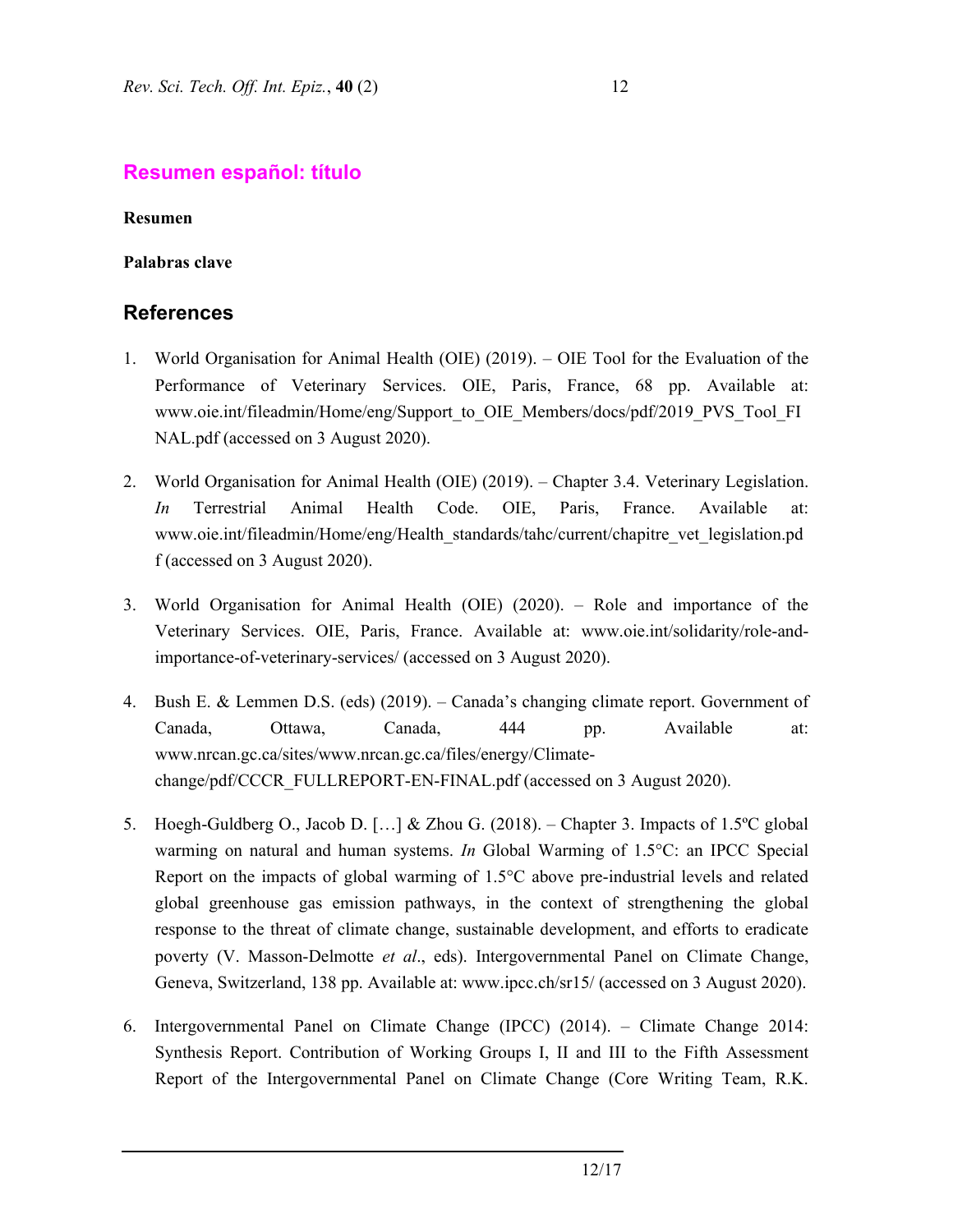Pachauri & L.A. Meyer, eds). IPCC, Geneva, Switzerland, 151 pp. Available at: https://archive.ipcc.ch/report/ar5/syr/ (accessed on 26 February 2021).

- 7. Mascarelli A.L. (2009). What we've learned in 2008. *Nature Clim. Change*, **1**, 4–6. doi:10.1038/climate.2008.142.
- 8. Wittrock J., Duncan C. & Stephen C. (2019). A determinants of health conceptual model for fish and wildlife health. *J. Wildl. Dis*., **55** (2), 285–297. doi:10.7589/2018-05-118.
- 9. Black P.F. & Butler C.D. (2014). One Health in a world with climate change. *In* One Health (W.B. Karesh, ed.). *Rev. Sci. Tech. Off. Int. Epiz.*, **33** (2), 465–473. doi:10.20506/rst.33.2.2293.
- 10. Yohe G.W. (2001). Mitigative capacity: the mirror image of adaptive capacity on the emissions side. *Clim. Change*, **49** (3), 247–262. doi:10.1023/A:1010677916703.
- 11. Stephen C. & Wade J. (2020). Missing in action: sustainable climate change adaptation evidence for animal health. *Can. Vet. J.*, **61** (9), 966–970. Available at: https://europepmc.org/article/med/32879522 (accessed on 20 January 2021).
- 12. World Health Organization (WHO) (2015). Strengthening health resilience to climate change: technical briefing. WHO, Geneva, Switzerland, 24 pp. Available at: www.who.int/globalchange/publications/briefing-health-resilience/en/ (accessed on 3 August 2020).
- 13. Lubroth J. (2012). Climate change and animal health. *In* Building resilience for adaptation to climate change in the agriculture sector (A. Meybeck, J. Lankoski, S. Redfern, N. Azzu & V. Gitz, eds). Proc. Joint FAO/OECD Workshop, 23–24 April. Food and Agriculture Organization of the United Nations, Rome, Italy, 63–70. Available at: www.fao.org/3/i3084e/i3084e.pdf (accessed on 3 August 2020).
- 14. Forman S., Hungerford N., Yamakawa M., Yanase T., Tsai H.J., Joo Y.S., Yang D.K. & Nha J.-J. (2008). – Climate change impacts and risks for animal health in Asia. *In* Climate change: impact on the epidemiology and control of animal diseases (S. de La Roque, S. Morand & G. Hendrickx, eds). *Rev. Sci. Tech. Off. Int. Epiz*., **27** (2), 581–597. doi:10.20506/rst.27.2.1814.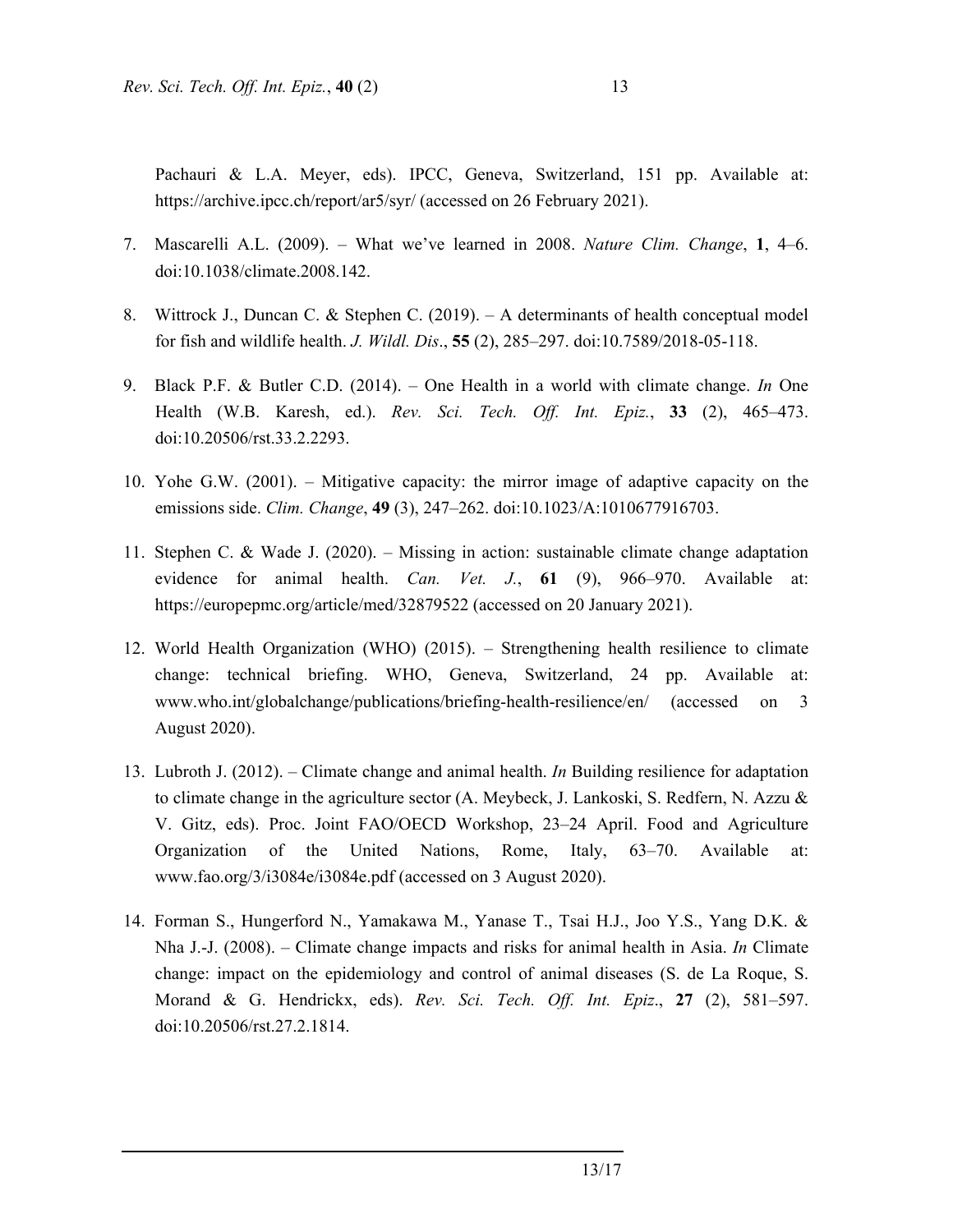- 15. Webster R.G., Bean W.J., Gorman O.T., Chambers T.M. & Kawaoka Y. (1992). Evolution and ecology of influenza A viruses. *Microbiol. Rev*., **56** (1), 152–179. Available at: https://pubmed.ncbi.nlm.nih.gov/1579108/ (accessed on 20 January 2021).
- 16. Ramey A.M., DeLiberto T.J., Berhane Y., Swayne D.E. & Stallknecht D.E. (2018). Lessons learned from research and surveillance directed at highly pathogenic influenza A viruses in wild birds inhabiting North America. *Virol.*, **518**, 55–63. doi:10.1016/j.virol.2018.02.002.
- 17. Nallar R., Papp Z., Epp T., Leighton F.A., Swafford S.R., DeLiberto T.J., Dusek R.J., Ip H.S., Hall J., Berhane Y., Gibbs S.E.J. & Soos C. (2015). – Demographic and spatiotemporal patterns of avian influenza infection at the continental scale, and in relation to annual life cycle of a migratory host. *PLoS One*, **10** (6), Article No. e0130662. doi:10.1371/journal.pone.0130662.
- 18. Tian H., Zhou S. […] & Xu B. (2015). Avian influenza H5N1 viral and bird migration networks in Asia. *Proc. Natl. Acad. Sci*. *U.S.A.*, **112** (1), 172–177. doi:10.1073/pnas.1405216112.
- 19. Humphreys J.M., Ramey A.M., Douglas D.C., Mullinax J.M., Soos C., Link P., Walther P. & Prosser D.J. (2020). – Waterfowl occurrence and residence time as indicators of H5 and H7 avian influenza in North American poultry. *Sci. Rep*., **10**, Article No. 2592. doi:10.1038/s41598-020-59077-1.
- 20. Morin C.W., Stoner-Duncan B., Winker K., Scotch M., Hess J.J., Meschke, J.S., Ebi K.L. & Rabinowitz P.M. (2018). – Avian influenza virus ecology and evolution through a climatic lens. *Environ. Int*., **119**, 241–249. doi:10.1016/j.envint.2018.06.018.
- 21. Brown J.D., Goekjian G., Poulson R., Valeika S. & Stallknecht D.E. (2009). Avian influenza virus in water: infectivity is dependent on pH, salinity and temperature. *Vet. Microbiol*., **136** (1–2), 20–26. doi:10.1016/j.vetmic.2008.10.027.
- 22. Tian H., Zhou S.  $[\dots]$  & Xu B. (2015). Climate change suggests a shift of H5N1 risk in migratory birds. *Ecol. Model*., **306**, 6–15. doi:10.1016/j.ecolmodel.2014.08.005.
- 23. Altizer S., Bartel R. & Han B.A. (2011). Animal migration and infectious disease risk. *Science*, **331** (6015), 296–302. doi:10.1126/science.1194694.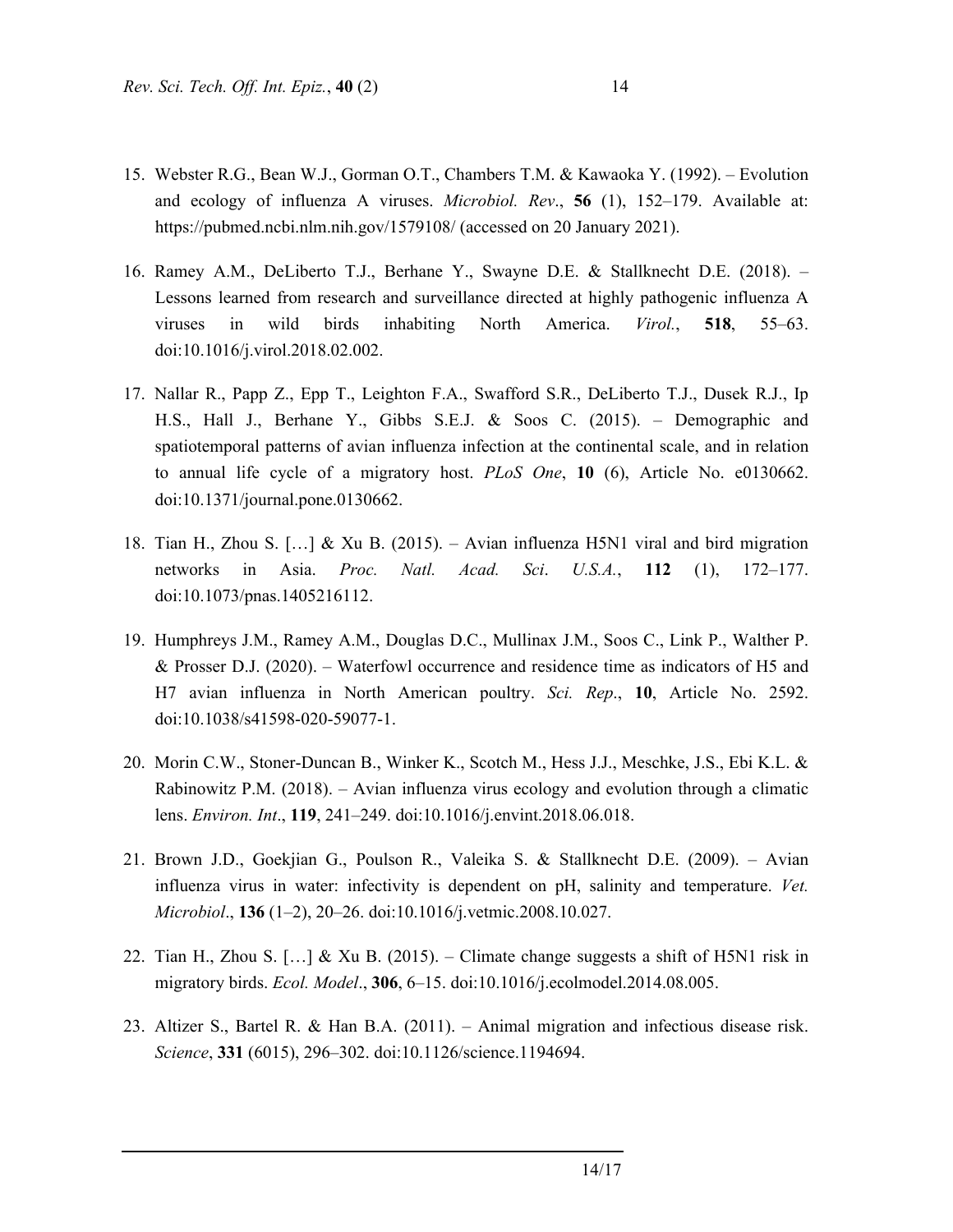- 24. Gilbert M., Xiao X. & Robinson T.P. (2017). Intensifying poultry production systems and the emergence of avian influenza in China: a 'One Health/Ecosystem' epitome. *Arch. Public Health*, **75**, Article No. 48. doi:10.1186/s13690-017-0218-4.
- 25. Zhang Y., Wang Y. & Niu H. (2017). Spatio-temporal variations in the areas suitable for the cultivation of rice and maize in China under future climate scenarios. *Sci. Total Environ*., **601–602**, 518–531. doi:10.1016/j.scitotenv.2017.05.232.
- 26. Lacetera N. (2019). Impact of climate change on animal health and welfare. *Anim. Front*., **9** (1), 26–31. doi:10.1093/af/vfy030.
- 27. Das R., Sailo L., Verma N., Bharti P., Saikia J., Imtiwati P. & Kumar R. (2016). Impact of heat stress on health and performance of dairy animals: a review. *Vet. World*, **9** (3), 260– 268. doi:10.14202/vetworld.2016.260-268.
- 28. Handisyde N.T., Ross L.G., Badjeck M.-C. & Allison E.H. (2006). The effects of climate change on world aquaculture: a global perspective. Final Technical Report to DFID. Stirling Institute of Aquaculture, Stirling, United Kingdom, 151 pp. Available at: www.researchgate.net/publication/265497647 The Effects of Climate Change on World Aquaculture A Global Perspective (accessed on 3 August 2020).
- 29. Gamble J.L., Balbus J. […] & Wolkin J.F. (2016). Chapter 9. Populations of concern. *In* The impacts of climate change on human health in the United States: a scientific assessment. U.S. Global Change Research Program, Washington, DC, United States of America, 247– 286. **Available at: Available at:** https://health2016.globalchange.gov/low/ClimateHealth2016\_09\_Populations\_small.pdf (accessed on 3 August 2020).
- 30. Noyes P.D., McElwee M.K., Miller H.D., Clark B.W., Van Tiem L.A., Walcott K.C., Erwin K.N. & Levin E.D. (2009). – The toxicology of climate change: environmental contaminants in a warming world. *Environ. Int*., **35** (6), 971–986. doi:10.1016/j.envint.2009.02.006.
- 31. Tirado M.C., Clarke R., Jaykus L.A., McQuatters-Gollop A. & Frank J.M. (2010). Climate change and food safety: a review. *Food Res. Int*., **43** (7), 1745–1765. doi:10.1016/j.foodres.2010.07.003.
- 32. Van der Fels-Klerx H.J., Liu C. & Battilani P. (2016). Modelling climate change impacts on mycotoxin contamination. *World Mycotoxin J*., **9** (5), 717–726. doi:10.3920/WMJ2016.2066.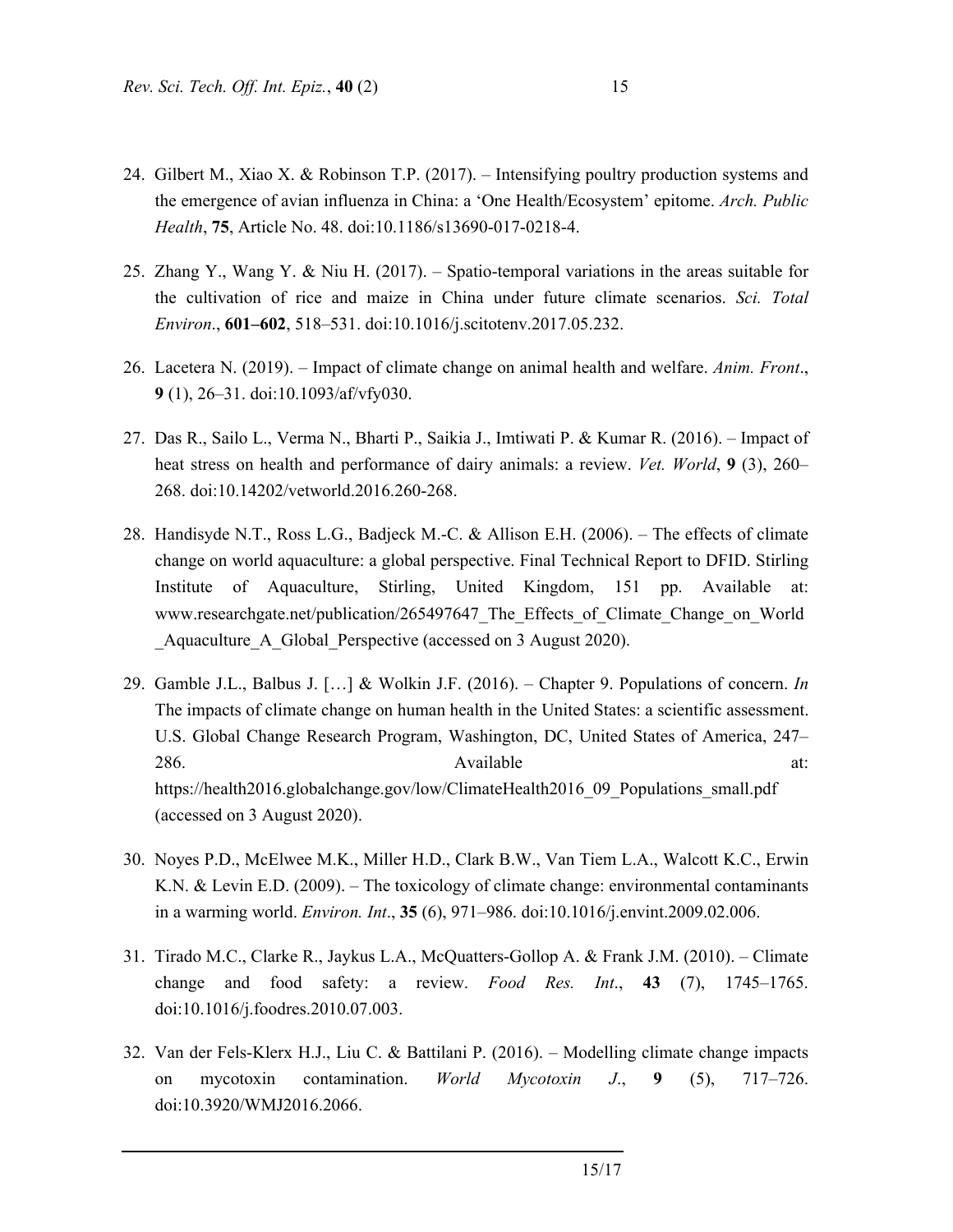- 33. Griffith A.W. & Gobler C.J. (2020). Harmful algal blooms: a climate change co-stressor in marine and freshwater ecosystems. *Harmful Algae*, **91**, Article No. 101590. doi:10.1016/j.hal.2019.03.008.
- 34. Marcogliese D.J. & Pietrock M. (2011). Combined effects of parasites and contaminants on animal health: parasites do matter. *Trends Parasitol*., **27** (3), 123–130. doi:10.1016/j.pt.2010.11.002.
- 35. Garde E., Pérez G.E., Acosta-Jamett G. & Bronsvoort B.M. (2013). Challenges encountered during the veterinary disaster response: an example from Chile. *Animals*, **3** (4), 1073–1085. doi:10.3390/ani3041073.
- 36. Stauffer K.E. & Conti L. (2014). One Health and emergency preparedness. *Vet. Rec.*, **175** (17), 422–425. doi:10.1136/vr.g5246.
- 37. Stephen C. & Wade J. (2018). Wildlife population welfare as coherence between adapted capacities and environmental realities: a case study of threatened lamprey on Vancouver Island. *Front. Vet. Sci*., **5**, Article No. 227. doi:10.3389/fvets.2018.00227.
- 38. Stephen C., Carron M. & Stemshorn B. (2019). Climate change and veterinary medicine: action is needed to retain social relevance. *Can. Vet. J*., **60** (12), 1356–1358. Available at: https://europepmc.org/article/med/31814645 (accessed on 20 January 2021).
- 39. Streets D.G. & Glantz M.H. (2000). Exploring the concept of climate surprise. *Glob. Environ. Change*, **10** (2), 97–107. doi:10.1016/S0959-3780(00)00015-7.
- 40. Stephen C., Berezowski J. & Misra V. (2015). Surprise is a neglected aspect of emerging infectious disease. *Ecohealth*, **12** (2), 208–211. doi:10.1007/s10393-014-1001-4.
- 41. Hanlon P. & Carlisle S. (2008). Thesis: Do we face a third revolution in human history? If so, how will public health respond? *J. Public Health*, **30** (4), 355–361. doi:10.1093/pubmed/fdn058.
- 42. Global Health Security Agenda (2020). Joint Statement of the Global Health Security Agenda Steering Group. Available at: https://ghsagenda.org/joint-statement-of-the-ghsa/ (accessed on 3 August 2020).
- 43. Convention on Biological Diversity (CBD) (2010). Introduction: climate change and biodiversity. CBD, Montreal, Canada. Available at: www.cbd.int/climate/intro.shtml (accessed on 3 August 2020).